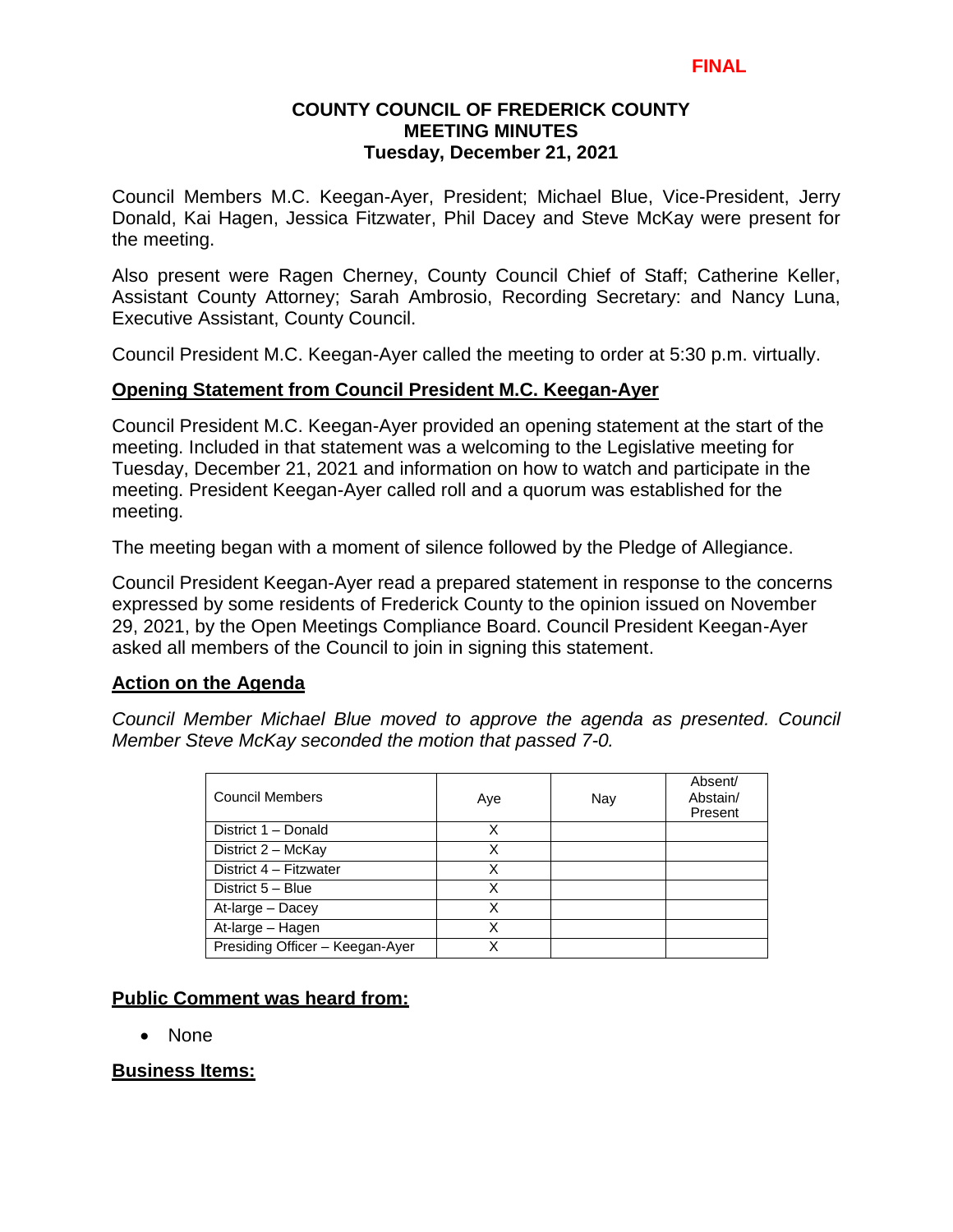# **COUNTY COUNCIL OF FREDERICK COUNTY MEETING MINUTES Tuesday, December 21, 2021**

### **Budget Adjustments**

- J-22-142 Frederick County Public Libraries
- J-22-143 Sheriff's Office
- J-22-148 Frederick County Developmental Center, Health Services Division
- Board of Education Current Expense Fund Budget Amendment #1-22

*Council Member Steve McKay moved to approve Budget Adjustment J-22-142, J-22- 143, J-22-148, and Board of Education Current Expense Fund Budget Amendment #1- 22 as presented. Council Member Kai Hagen seconded the motion that passed 7-0.* 

| <b>Council Members</b>          | Aye | Nay | Absent/<br>Abstain/<br>Present |
|---------------------------------|-----|-----|--------------------------------|
| District 1 - Donald             | х   |     |                                |
| District 2 - McKay              | X   |     |                                |
| District 4 - Fitzwater          | х   |     |                                |
| District 5 - Blue               | X   |     |                                |
| At-large - Dacey                | x   |     |                                |
| At-large - Hagen                | Χ   |     |                                |
| Presiding Officer - Keegan-Ayer |     |     |                                |

# **Approval of Minutes from December 7, December 14, and Closed Session Minutes from December 7, 2021.**

*Council Member Jessica Fitzwater moved to approve the minutes from December 7, December 14 and Closed Session Minutes from December 7, 2021, as presented. Council Member Steve McKay* seconded *the motion that passed 7-0.* 

| Council Members                 | Aye | Nay | Absent/<br>Abstain/<br>Present |
|---------------------------------|-----|-----|--------------------------------|
| District 1 - Donald             | x   |     |                                |
| District 2 - McKay              |     |     |                                |
| District 4 - Fitzwater          | x   |     |                                |
| District 5 - Blue               | x   |     |                                |
| At-large - Dacey                | Χ   |     |                                |
| At-large - Hagen                | x   |     |                                |
| Presiding Officer - Keegan-Ayer |     |     |                                |

# **Confirmation of the County Executive's Appointments to the Frederick County Ethics Commission**

Mary Ellen Rhoderick, Chair, Ethics Commission Nominating Committee., briefed the Council on the Confirmation of the County Executive's Appointments to the Frederick County Ethics Commission.

*Council Member Steve McKay moved to confirm the appointments of Stephen Larsen*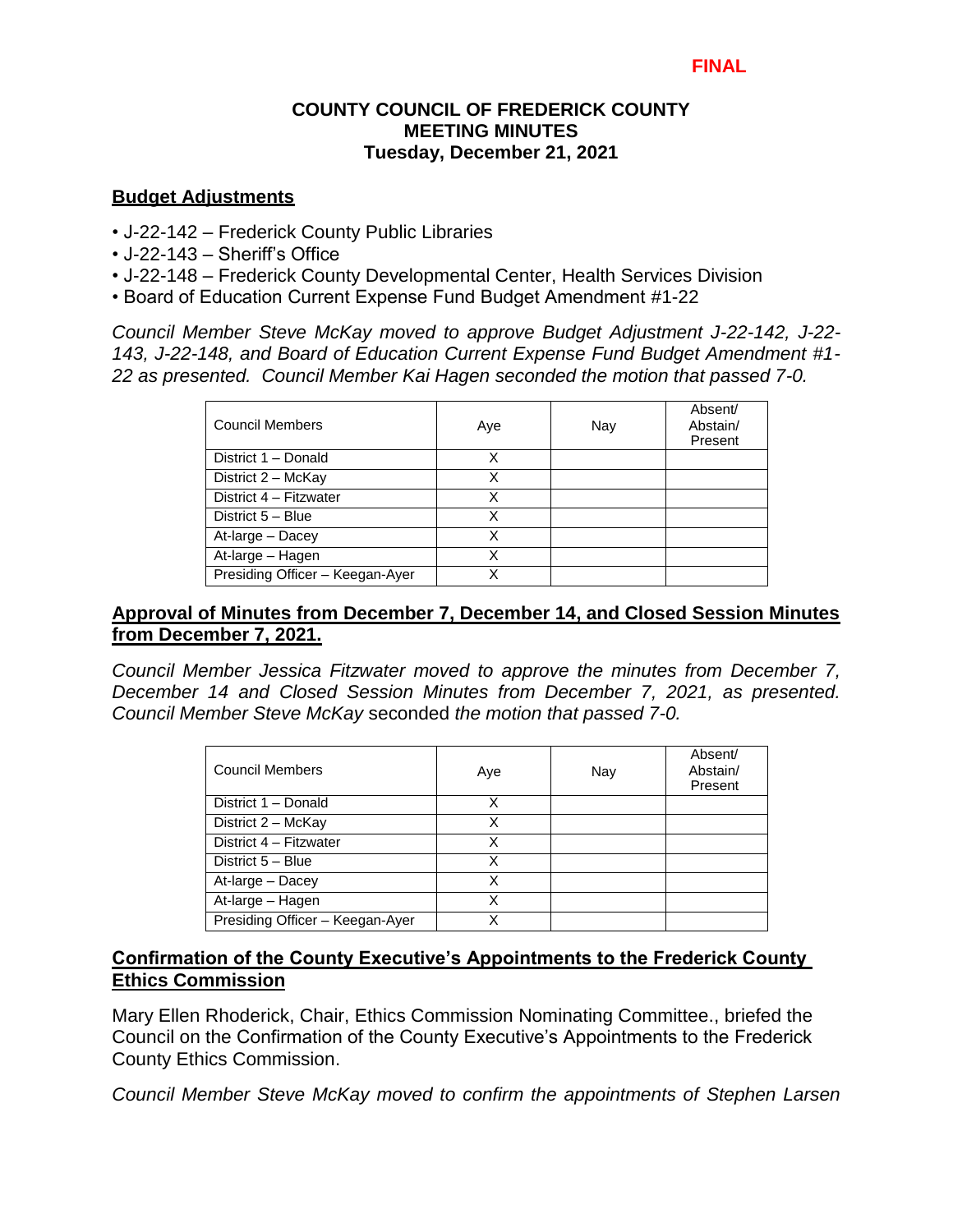### **FINAL**

### **COUNTY COUNCIL OF FREDERICK COUNTY MEETING MINUTES Tuesday, December 21, 2021**

*and Ysela Bravo, to the Frederick County Ethics Commission to terms as presented by Ms. Rhoderick. Council Member Jessica Fitzwater seconded the motion that passed 7- 0.* 

| <b>Council Members</b>          | Aye | Nay | Absent/<br>Abstain/<br>Present |
|---------------------------------|-----|-----|--------------------------------|
| District 1 - Donald             | X   |     |                                |
| District 2 - McKay              | х   |     |                                |
| District 4 - Fitzwater          | х   |     |                                |
| District 5 - Blue               | x   |     |                                |
| At-large - Dacey                | Χ   |     |                                |
| At-large - Hagen                | Χ   |     |                                |
| Presiding Officer - Keegan-Ayer | x   |     |                                |

## **Confirmation of the County Executive's Appointment to the Frederick County Local Management Board and Confirmation of Immigrant Affairs Commission Members' Terms**

Joyce Grossnickle, Administrative Officer, briefed the Council on the Confirmation of the County Executive's Appointment to the Frederick County Local Management Board and Confirmation of Immigrant Affairs Commission Members' Terms.

*Council Member Jessica Fitzwater moved to confirm the appointment of Dr. Anita Mwalui to the Local Management Board to terms as presented by staff. Council Member Steve McKay seconded the motion that passed 7-0.* 

| <b>Council Members</b>          | Aye | Nay | Absent/<br>Abstain/<br>Present |
|---------------------------------|-----|-----|--------------------------------|
| District 1 - Donald             | x   |     |                                |
| District 2 - McKay              | Χ   |     |                                |
| District 4 - Fitzwater          | x   |     |                                |
| District 5 - Blue               | x   |     |                                |
| At-large - Dacey                | Χ   |     |                                |
| At-large - Hagen                | x   |     |                                |
| Presiding Officer - Keegan-Ayer | x   |     |                                |

*Council Member Jessica Fitzwater moved to confirm the terms of the appointments of Anastasia Pollotas, Miles Ward, Larry Steinly, Jose Luis Moreno, and Danielle Haskin, to the Immigrant Affairs Commission to terms as presented by staff. Council Member Kai Hagen seconded the motion that passed 7-0.*

| Council Members     | Ave | Nav | Absent/<br>Abstain/<br>Present |
|---------------------|-----|-----|--------------------------------|
| District 1 – Donald |     |     |                                |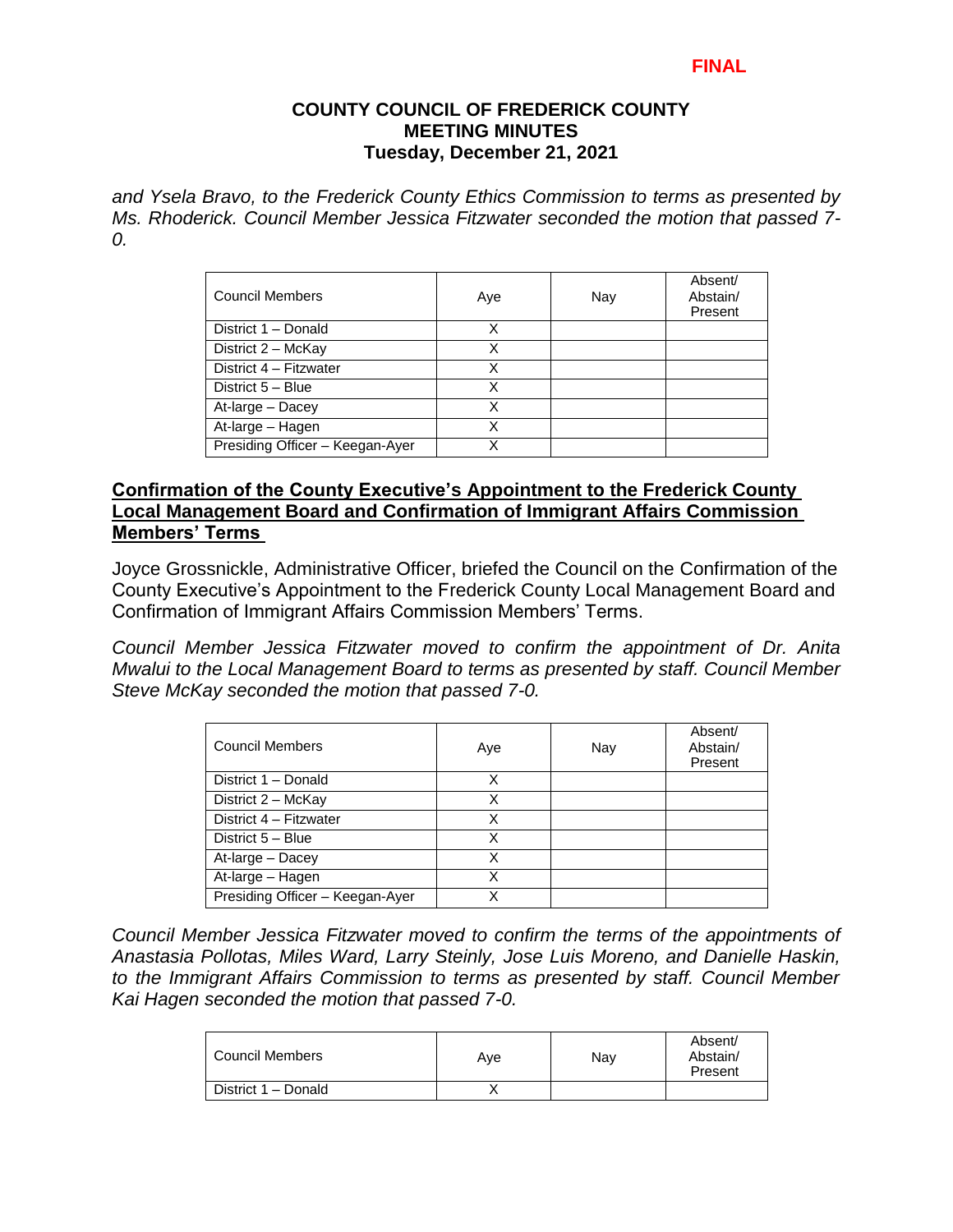## **COUNTY COUNCIL OF FREDERICK COUNTY MEETING MINUTES Tuesday, December 21, 2021**

| District 2 - McKay              |  |  |
|---------------------------------|--|--|
| District 4 - Fitzwater          |  |  |
| District 5 - Blue               |  |  |
| At-large - Dacey                |  |  |
| At-large – Hagen                |  |  |
| Presiding Officer - Keegan-Ayer |  |  |

# **Establish a New Climate and Energy Function within the Office of Sustainability and Environmental Resources and Fund Priorities and Budget Journal and Budget Ordinance Amendment to Establish New Capital Projects for Climate and Energy within the Office of Sustainability and Environmental Resources**

Rick Harcum, Chief Administrative Officer, presented information to the Council on Establish a New Climate and Energy Function within the Office of Sustainability and Environmental Resources and Fund Priorities and Budget Journal and Budget Ordinance Amendment to Establish New Capital Projects for Climate and Energy within the Office of Sustainability and Environmental Resources. A Public Hearing will be held on January 11, 2022 and brought back for a decision on January 18, 2022.

# **Redistricting Ordinance**

*Council Member Steve McKay moved to move District 08-001 and 19-001 from District 2 to District 5 and approve the accompanying redistricting ordinance. Council Member Kai Hagen* seconded *the motion that passed 7-0.* 

| <b>Council Members</b>          | Aye | Nay | Absent/<br>Abstain/<br>Present |
|---------------------------------|-----|-----|--------------------------------|
| District 1 - Donald             | x   |     |                                |
| District 2 - McKay              | x   |     |                                |
| District 4 - Fitzwater          | X   |     |                                |
| District 5 - Blue               | X   |     |                                |
| At-large - Dacey                |     |     |                                |
| At-large - Hagen                | X   |     |                                |
| Presiding Officer - Keegan-Ayer |     |     |                                |

# **Annual Comprehensive Financial Report**

Christopher Lehman, Partner, SB & Company LLC, Bill Seymour, Partner, Public Sector Practice Leader, SB & Company LLC, provided information to the Council on the Annual Comprehensive Financial Report.

# **Discussion on Allowing the Public to Attend County Council Sessions**

The Council held a discussion on allowing the Public to Attend County Council Sessions. Council Members McKay, Hagen and Dacey will meet and compile a draft of a Council policy for future discussion by the Council.